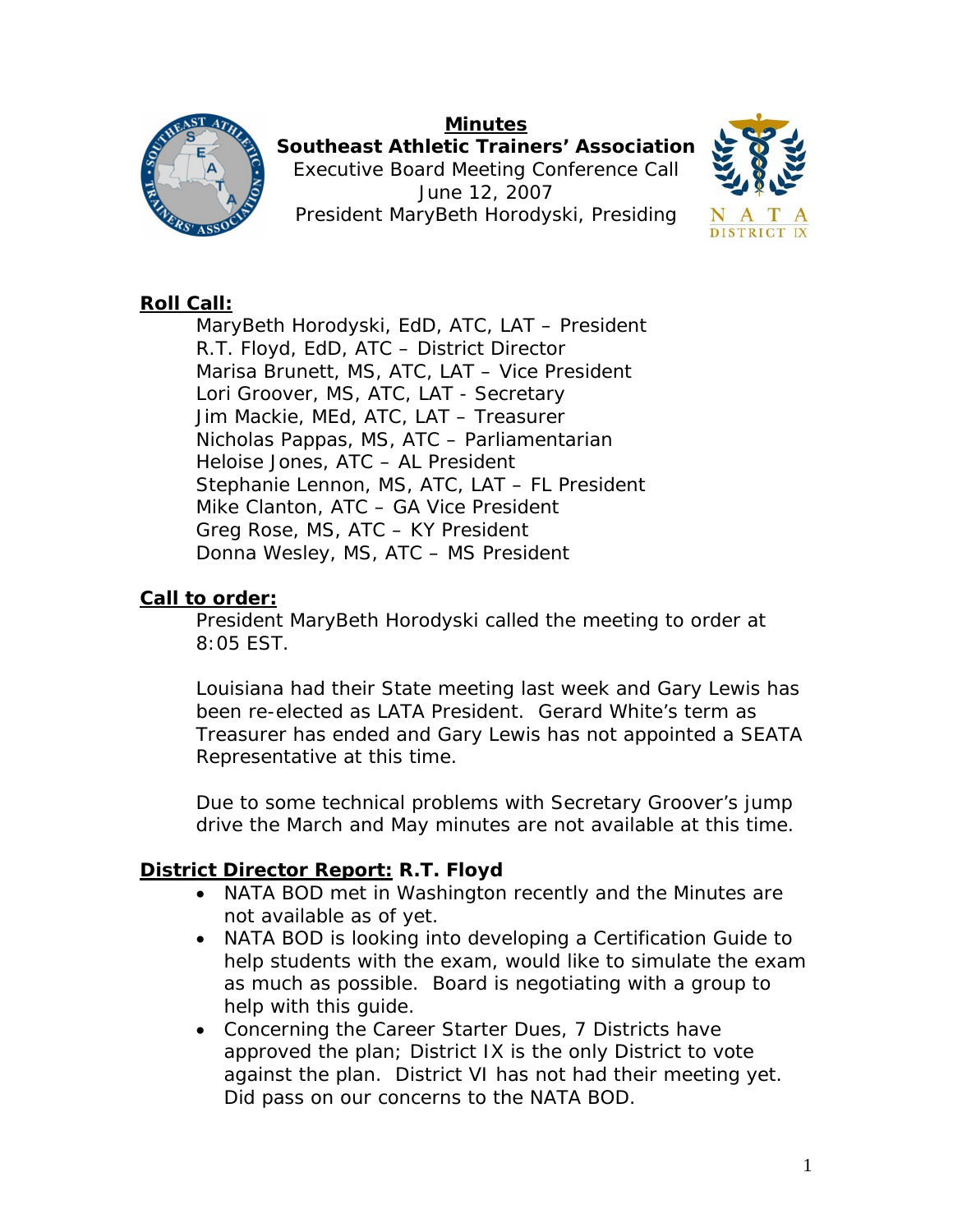- Regarding the Heads Up DVD, The Andrews Institute is going to fund this through the NATA REF and the DVD's will be placed in the mail probably in July.
- Presidential Election will be this fall: 4 candidates are presenting to the NATA BOD on Tuesday at the NATA meeting in Anaheim, they are Marje Albohm, Joe Iezzi, Sandy Miller, and Rod Walters. From these 4, the NATA BOD will choose 2. It will be an Electronic Election this fall, and the candidates will take office in June.
- Discussed the possibility of providing the State Presidents a tentative agenda of NATA BOD conference calls and meetings, in advance, when possible. This was well received by the BOD.

## **President Report: MaryBeth Horodyski**

- Congratulations to Tennessee for their Governmental Affairs Award.
- Please get information related to SEATA Board assignments sent out in a timely manner.
- If you have not gotten information to Nick Pappas regarding By-laws and Policy and Procedures, please send that immediately. We would like to allow everyone to see recommendations that are made, and for the June meeting, we plan to have a very rough draft.
- It is requested that President Horodyski send out a list to the individuals that had specific things to work on so everyone can check to see if they have done what they were supposed to do.

## **Vice President Report: Marisa Brunett**

• No updated information at this time.

## **Treasurer Report: Jim Mackie**

- States should have received March Dues allocation checks. A letter explaining the information was sent to each State President.
- February Career Center check will be going out soon.
- Governmental Affairs checks were sent in April, 5 States have not deposited these checks yet.
- NATA Sponsorship checks were sent out this week. Email was sent as well to explain the breakdown.
- Have had several conference calls with Finance Committee. Will email everyone with the latest information and we will discuss at our Executive Board Meeting in June.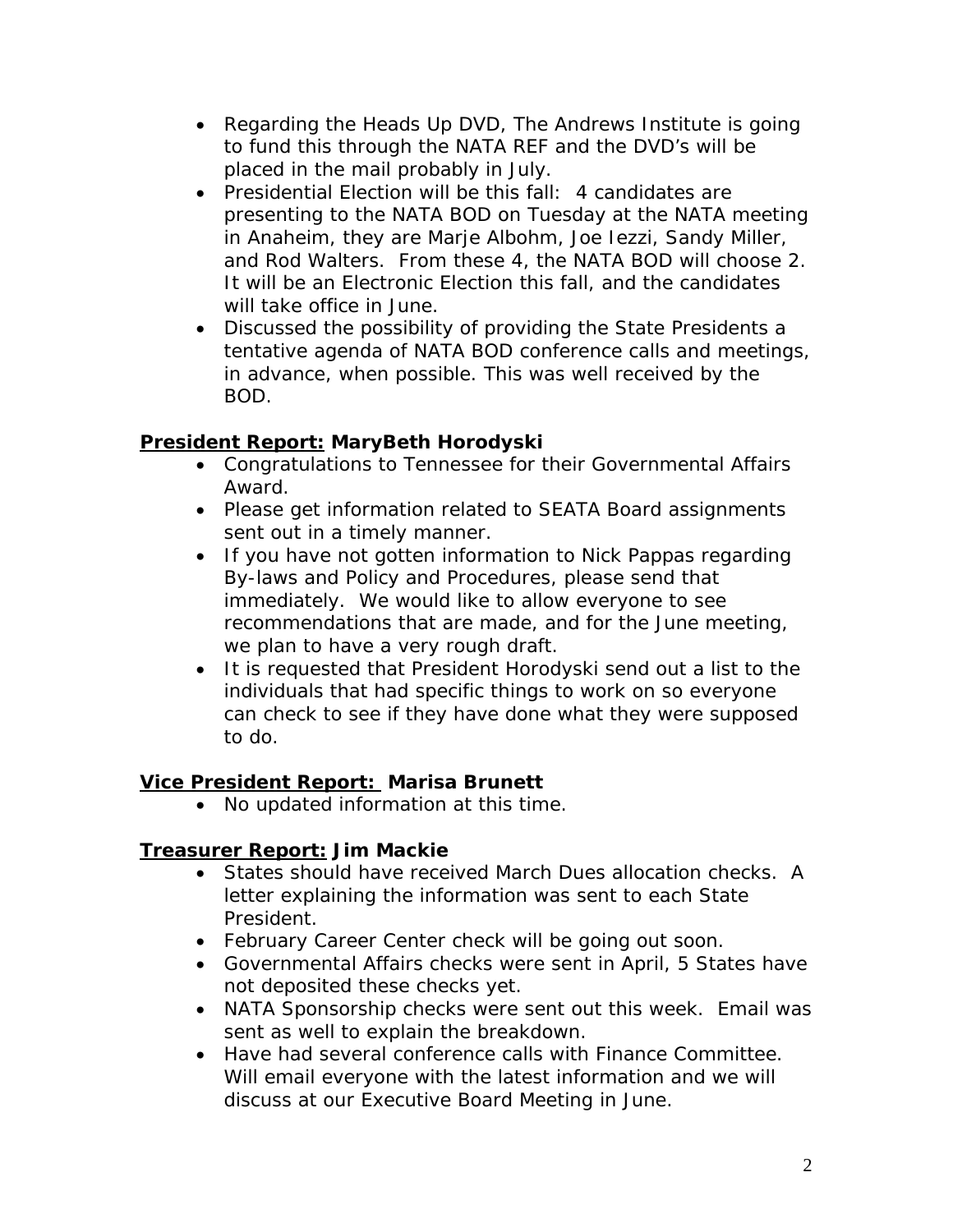• Everyone agrees Jim Mackie will continue to mail SEATA Dues allocation checks to the State Treasurers and an email will go to the State Presidents.

## **Administrative Issues: MaryBeth Horodyski**

- Reminder to everyone our SEATA Executive Board Meeting is June 28, 3:30-5:00 at Hilton Redondo.
- District Meeting is June 27; 11:00-12:00 in Ballroom A/B, can always change, so please check listings once arriving in Anaheim.
- Please get By-Laws information to Nick Pappas immediately.
- Should have strategic plan from Joe Erdeljac now, we will discuss in June.
- District Director R.T. Floyd brought up about March Minutes never being approved—as soon as Secretary Groover's thumb drive problem is remedied, minutes will be available.

#### **Committee Membership: MaryBeth Horodyski**

• Finance Committee was made up of Jim Mackie, Heloise Jones (AL), and Gerard White (LA). Gerard White is no longer serving on SEATA Executive Board and needs to be replaced with another SEATA Executive Board member. President Horodyski brought up the possibility of adding an additional Non Board Member to this committee. Discussion was presented, and it was agreed upon by the SEATA Executive Board, that the Finance Committee needs to have only 1 Non Board Member.

#### **Motion: To add 1 SEATA Non-Board Member to the Finance Committee (FL, MS) Approved 5-0-0-2**

• Janet Wilbert, TN, name was presented for the SEATA Athletic Training Educator's Conference Committee **Approved 5-0-0-2** 

#### **New Items:**

- June SEATA eBlast items needed ASAP since District Director R.T. Floyd is leaving for Anaheim on June 18.
- District Director R.T. Floyd discussed the membership drive to get suspended/lapsed members back. Contest among the District Secretaries, District 2 emailed and mailed all of their suspended members inviting them back. There was discussion on the cost of mailing all of the members,